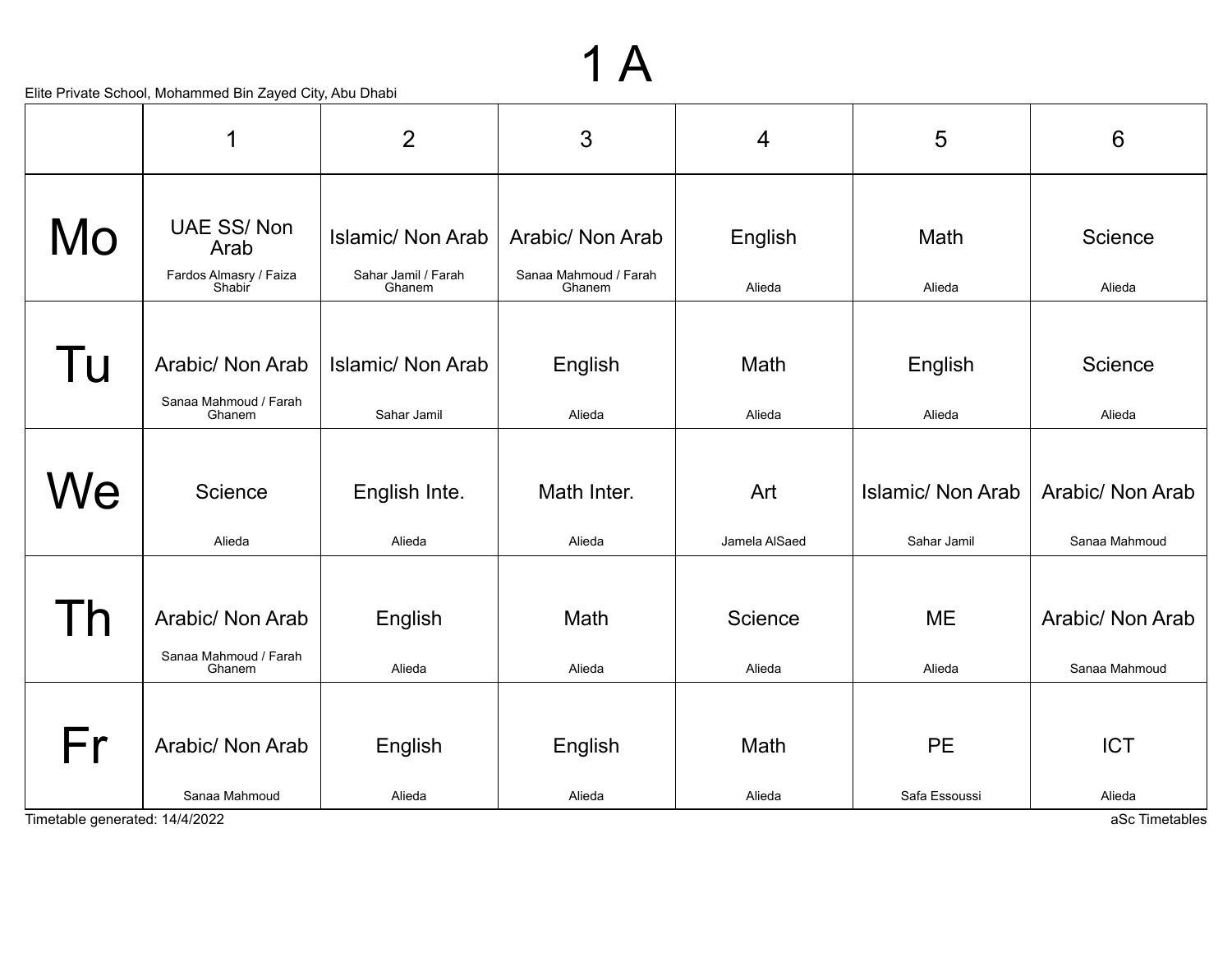|                                      | 1                        | $\overline{2}$                 | 3                            | $\overline{4}$           | 5                        | $6\phantom{1}$                            |
|--------------------------------------|--------------------------|--------------------------------|------------------------------|--------------------------|--------------------------|-------------------------------------------|
| Mo                                   | <b>Islamic - Quran</b>   | Arabic                         | English                      | Science                  | <b>PE</b>                | <b>ICT</b>                                |
|                                      | Sanaa Mahmoud            | Sanaa Mahmoud                  | Saima Sehrish                | Saima Sehrish            | Safa Essoussi            | Saima Sehrish                             |
| Tu                                   | English                  | Arabic                         | Math                         | Science                  | <b>UAE SS</b>            | Math                                      |
|                                      | Saima Sehrish            | Sanaa Mahmoud                  | Saima Sehrish                | Saima Sehrish            | Fardos Almasry           | Saima Sehrish                             |
| We                                   | Islamic<br>Sahar Jamil   | English Inte.<br>Saima Sehrish | Math Inter.<br>Saima Sehrish | Arabic<br>Sanaa Mahmoud  | English<br>Saima Sehrish | <b>ME</b><br>Saima Sehrish                |
| $\overline{h}$                       | English<br>Saima Sehrish | Arabic<br>Sanaa Mahmoud        | Math<br>Saima Sehrish        | Science<br>Saima Sehrish | Art<br>Jamela AlSaed     | <b>Islamic</b><br>Sahar Jamil             |
| Fr<br>Timetable generated: 14/4/2022 | English<br>Saima Sehrish | Arabic<br>Sanaa Mahmoud        | Math<br>Saima Sehrish        | English<br>Saima Sehrish | Science<br>Saima Sehrish | Arabic<br>Sanaa Mahmoud<br>aSc Timetables |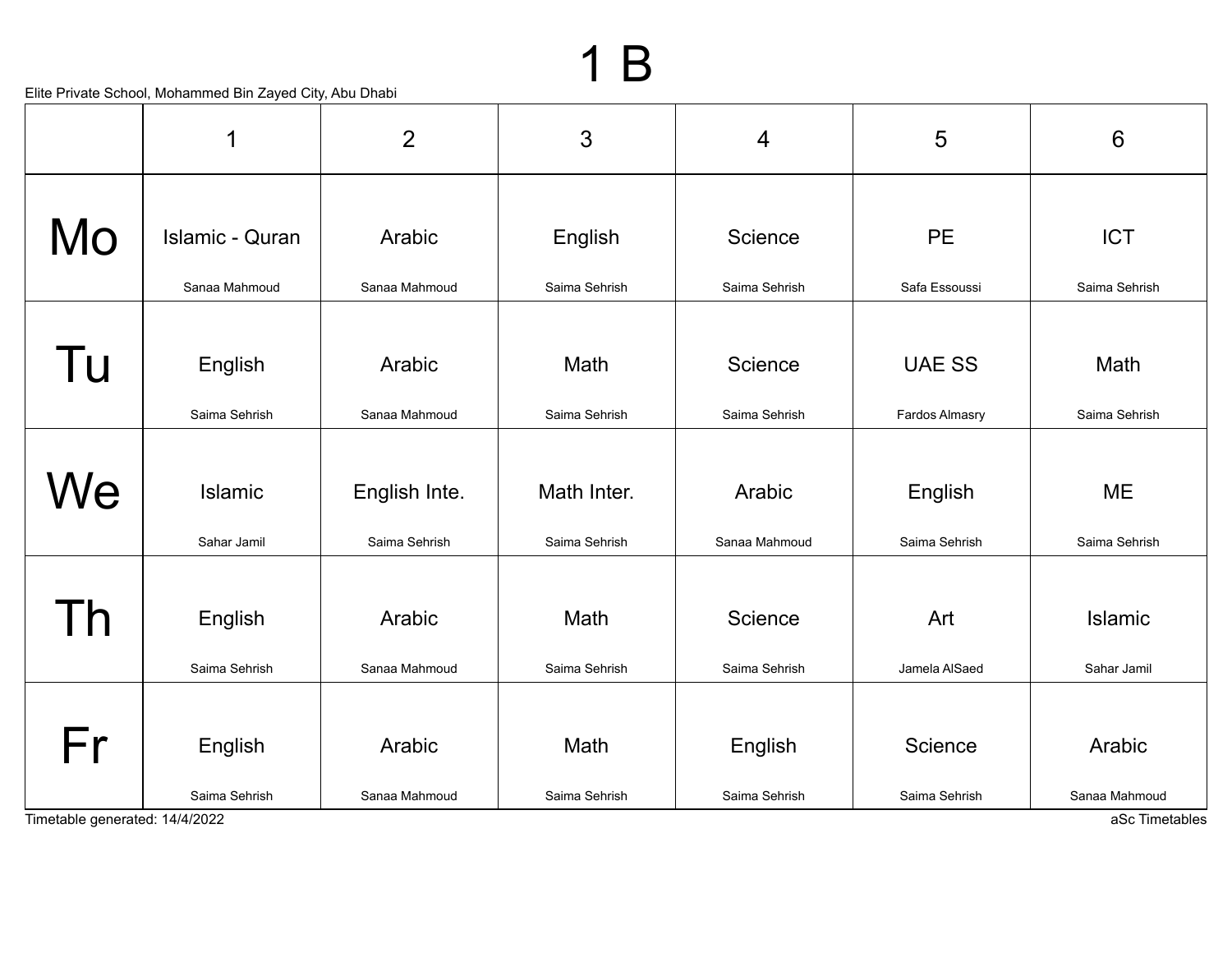|                                | 1               | $\overline{2}$  | 3               | $\overline{4}$         | 5               | $6\phantom{1}6$       |
|--------------------------------|-----------------|-----------------|-----------------|------------------------|-----------------|-----------------------|
|                                |                 |                 |                 |                        |                 |                       |
| Mo                             | English         | Math            | <b>PE</b>       | English                | Science         | Arabic                |
|                                | Heba Serriedden | Heba Serriedden | Safa Essoussi   | Heba Serriedden        | Heba Serriedden | Sanaa Mahmoud         |
|                                |                 |                 |                 |                        |                 |                       |
| Tu                             | English         | Math            | Arabic          | Islamic                | Arabic          | <b>UAE SS</b>         |
|                                | Heba Serriedden | Heba Serriedden | Sanaa Mahmoud   | Sahar Jamil            | Sanaa Mahmoud   | <b>Fardos Almasry</b> |
|                                |                 |                 |                 |                        |                 |                       |
| We                             | English Inte.   | Arabic          | Math Inter.     | <b>Islamic - Quran</b> | Arabic          | <b>ICT</b>            |
|                                | Heba Serriedden | Sanaa Mahmoud   | Heba Serriedden | Fardos Almasry         | Sanaa Mahmoud   | Heba Serriedden       |
|                                |                 |                 |                 |                        |                 |                       |
| h                              | English         | Science         | Math            | Arabic                 | English         | <b>ME</b>             |
|                                | Heba Serriedden | Heba Serriedden | Heba Serriedden | Sanaa Mahmoud          | Heba Serriedden | Heba Serriedden       |
|                                |                 |                 |                 |                        |                 |                       |
| Fr                             | English         | Math            | Science         | Art                    | Science         | Islamic               |
|                                | Heba Serriedden | Heba Serriedden | Heba Serriedden | Jamela AlSaed          | Heba Serriedden | Sahar Jamil           |
| Timetable generated: 14/4/2022 |                 |                 |                 |                        |                 | aSc Timetables        |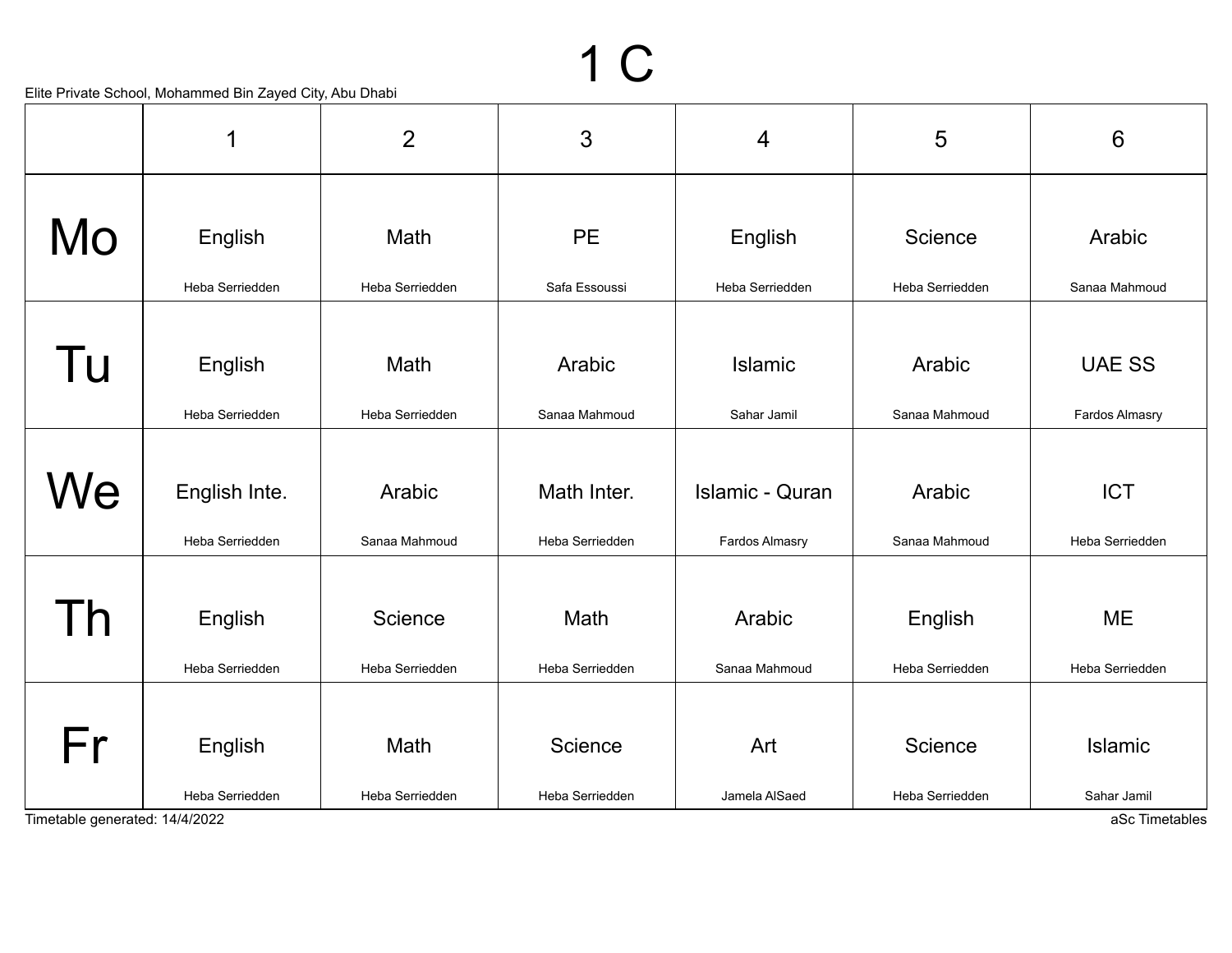#### 2 A

|                                | 1                        | $\overline{2}$                   | 3                     | 4                                                         | 5                                               | 6                                         |
|--------------------------------|--------------------------|----------------------------------|-----------------------|-----------------------------------------------------------|-------------------------------------------------|-------------------------------------------|
| Mo                             | English                  | Math                             | Art                   | Arabic/ Non Arab                                          | <b>Islamic/ Non Arab</b><br>Sahar Jamil / Farah | English                                   |
|                                | Kemesha Ennis            | Kemesha Ennis                    | Jamela AlSaed         | Fatima El Moustakim                                       | Ghanem                                          | Kemesha Ennis                             |
| Tu                             | English                  | Math                             | <b>PE</b>             | Arabic/ Non Arab<br>Fatima El Moustakim /                 | <b>Islamic/ Non Arab</b>                        | Science                                   |
|                                | Kemesha Ennis            | Kemesha Ennis                    | Safa Essoussi         | Farah Ghanem                                              | Sahar Jamil                                     | Kemesha Ennis                             |
| We                             | Arabic/ Non Arab         | <b>UAE SS/Non</b><br>Arab        | English Inte.         | Math Inter.                                               | Science                                         | Arabic/ Non Arab                          |
|                                | Fatima El Moustakim      | Fardos Almasry / Faiza<br>Shabir | Kemesha Ennis         | Kemesha Ennis                                             | Kemesha Ennis                                   | Fatima El Moustakim                       |
| Τh                             | English<br>Kemesha Ennis | English<br>Kemesha Ennis         | Math<br>Kemesha Ennis | Arabic/ Non Arab<br>Fatima El Moustakim /<br>Farah Ghanem | <b>Islamic/ Non Arab</b>                        | Science<br>Kemesha Ennis                  |
|                                |                          |                                  |                       |                                                           | Sahar Jamil                                     |                                           |
| Fr                             | Math                     | English                          | Science               | <b>ICT</b>                                                | <b>ME</b>                                       | Arabic/ Non Arab<br>Fatima El Moustakim / |
| Timetable generated: 14/4/2022 | Kemesha Ennis            | Kemesha Ennis                    | Kemesha Ennis         | Kemesha Ennis                                             | Kemesha Ennis                                   | Farah Ghanem<br>aSc Timetables            |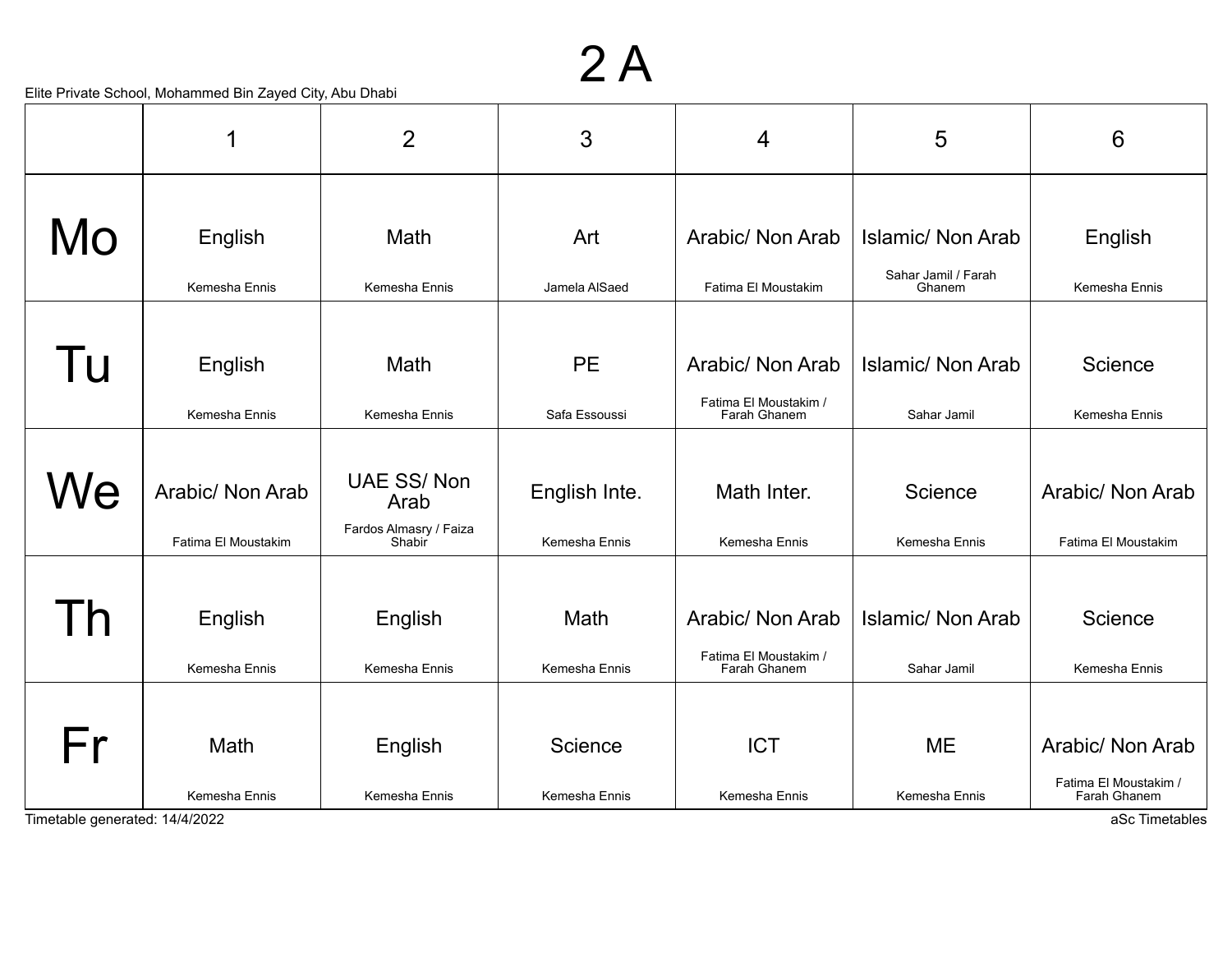|                                      | 1                                  | $\overline{2}$                     | 3                               | 4                       | 5                       | 6                                                      |
|--------------------------------------|------------------------------------|------------------------------------|---------------------------------|-------------------------|-------------------------|--------------------------------------------------------|
| Mo                                   | English                            | Math                               | Science                         | English                 | Arabic                  | Islamic                                                |
|                                      | Enas Mohammad Al Yaseen            | Enas Mohammad Al Yaseen            | Enas Mohammad Al Yaseen         | Enas Mohammad Al Yaseen | Sanaa Mahmoud           | Sahar Jamil                                            |
| Tu                                   | English                            | Math                               | Science                         | Arabic                  | <b>ICT</b>              | <b>Islamic</b>                                         |
|                                      | Enas Mohammad Al Yaseen            | Enas Mohammad Al Yaseen            | Enas Mohammad Al Yaseen         | Sanaa Mahmoud           | Enas Mohammad Al Yaseen | Sahar Jamil                                            |
| We                                   | English                            | English Inte.                      | Arabic                          | Math                    | Math Inter.             | <b>Islamic</b>                                         |
|                                      | Enas Mohammad Al Yaseen            | Enas Mohammad Al Yaseen            | Sanaa Mahmoud                   | Enas Mohammad Al Yaseen | Enas Mohammad Al Yaseen | Sahar Jamil                                            |
| Γh                                   | <b>UAE SS</b>                      | English                            | Art                             | <b>PE</b>               | Arabic                  | Science                                                |
|                                      | Fardos Almasry                     | Enas Mohammad Al Yaseen            | Jamela AlSaed                   | Muhammad Hussain        | Sanaa Mahmoud           | Enas Mohammad Al Yaseen                                |
| Fr<br>Timetable generated: 14/4/2022 | English<br>Enas Mohammad Al Yaseen | Science<br>Enas Mohammad Al Yaseen | Math<br>Enas Mohammad Al Yaseen | Arabic<br>Sanaa Mahmoud | Arabic<br>Sanaa Mahmoud | <b>ME</b><br>Enas Mohammad Al Yaseen<br>aSc Timetables |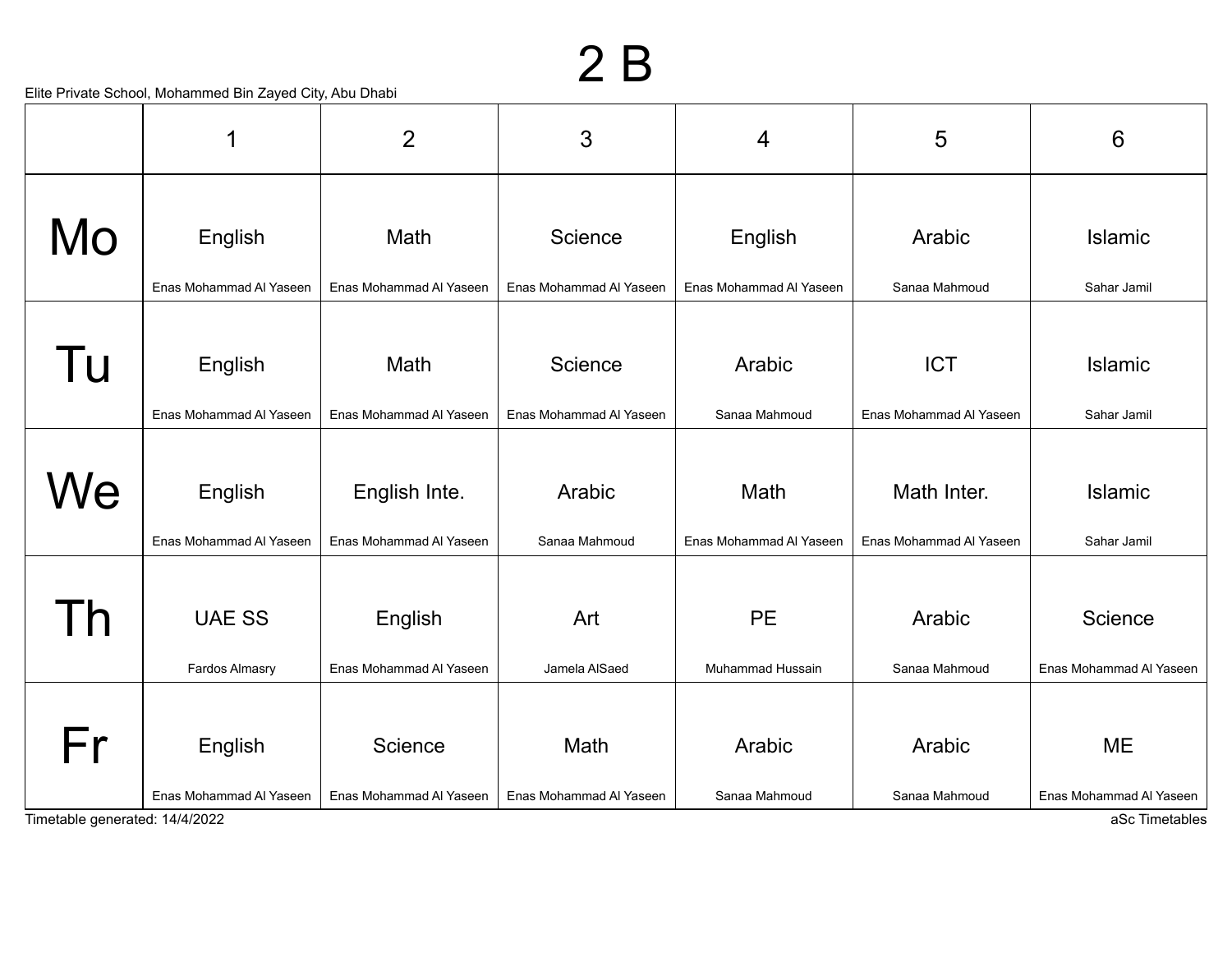|                                | 1                   | $\overline{2}$ | 3                   | $\overline{4}$ | 5                   | $6\phantom{1}6$ |
|--------------------------------|---------------------|----------------|---------------------|----------------|---------------------|-----------------|
|                                |                     |                |                     |                |                     |                 |
| Mo                             | Arabic              | English        | Islamic             | Science        | Art                 | English         |
|                                | Fatima El Moustakim | Fidaa Ibrahim  | Sahar Jamil         | Fidaa Ibrahim  | Jamela AlSaed       | Fidaa Ibrahim   |
|                                |                     |                |                     |                |                     |                 |
| Tu                             | Arabic              | English        | Islamic             | Math           | Arabic              | Science         |
|                                | Fatima El Moustakim | Fidaa Ibrahim  | Sahar Jamil         | Fidaa Ibrahim  | Fatima El Moustakim | Fidaa Ibrahim   |
|                                |                     |                |                     |                |                     |                 |
| We                             | English Inte.       | Math Inter.    | Arabic              | Science        | Arabic              | <b>ME</b>       |
|                                | Fidaa Ibrahim       | Fidaa Ibrahim  | Fatima El Moustakim | Fidaa Ibrahim  | Fatima El Moustakim | Fidaa Ibrahim   |
|                                |                     |                |                     |                |                     |                 |
| $\mathsf{h}$                   | Math                | English        | <b>ICT</b>          | <b>Islamic</b> | Science             | Math            |
|                                | Fidaa Ibrahim       | Fidaa Ibrahim  | Fidaa Ibrahim       | Sahar Jamil    | Fidaa Ibrahim       | Fidaa Ibrahim   |
|                                |                     |                |                     |                |                     |                 |
| Fr                             | Arabic              | <b>UAE SS</b>  | English             | <b>PE</b>      | English             | Math            |
|                                | Fatima El Moustakim | Fardos Almasry | Fidaa Ibrahim       | Safa Essoussi  | Fidaa Ibrahim       | Fidaa Ibrahim   |
| Timetable generated: 14/4/2022 |                     |                |                     |                |                     | aSc Timetables  |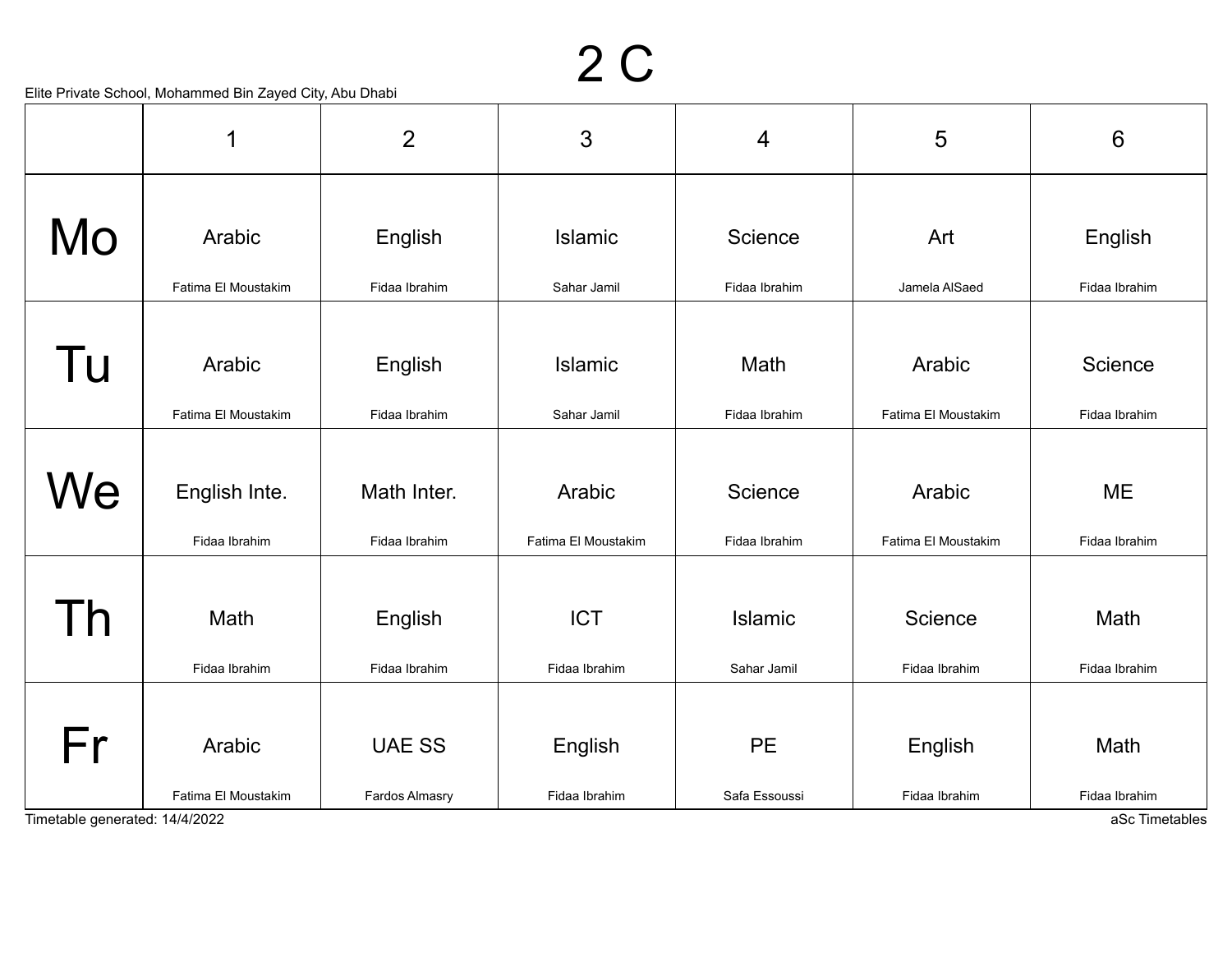## 2 D

|                                      | 1                             | $\overline{2}$                  | 3                                  | 4                                | 5                              | $6\phantom{1}6$               |
|--------------------------------------|-------------------------------|---------------------------------|------------------------------------|----------------------------------|--------------------------------|-------------------------------|
| Mo                                   | English                       | English                         | Science<br>Mayyada Al Ramahi       | Arabic<br>Fatima El Moustakim    | Islamic<br>Sahar Jamil         | Math<br>Mayyada Al Ramahi     |
|                                      | Mayyada Al Ramahi             | Mayyada Al Ramahi               |                                    |                                  |                                |                               |
| Tu                                   | English                       | Math                            | Art                                | Arabic                           | Islamic                        | <b>ICT</b>                    |
|                                      | Mayyada Al Ramahi             | Mayyada Al Ramahi               | Jamela AlSaed                      | Fatima El Moustakim              | Sahar Jamil                    | Mayyada Al Ramahi             |
| We                                   | Arabic<br>Fatima El Moustakim | <b>UAE SS</b><br>Fardos Almasry | English Inte.<br>Mayyada Al Ramahi | Math Inter.<br>Mayyada Al Ramahi | <b>ME</b><br>Mayyada Al Ramahi | Arabic<br>Fatima El Moustakim |
| Γh                                   | English<br>Mayyada Al Ramahi  | Math<br>Mayyada Al Ramahi       | Science<br>Mayyada Al Ramahi       | Arabic<br>Fatima El Moustakim    | <b>Islamic</b><br>Sahar Jamil  | Science<br>Mayyada Al Ramahi  |
| Fr<br>Timetable generated: 14/4/2022 | English<br>Mayyada Al Ramahi  | Math<br>Mayyada Al Ramahi       | <b>PE</b><br>Muhammad Hussain      | English<br>Mayyada Al Ramahi     | Science<br>Mayyada Al Ramahi   | Arabic<br>Fatima El Moustakim |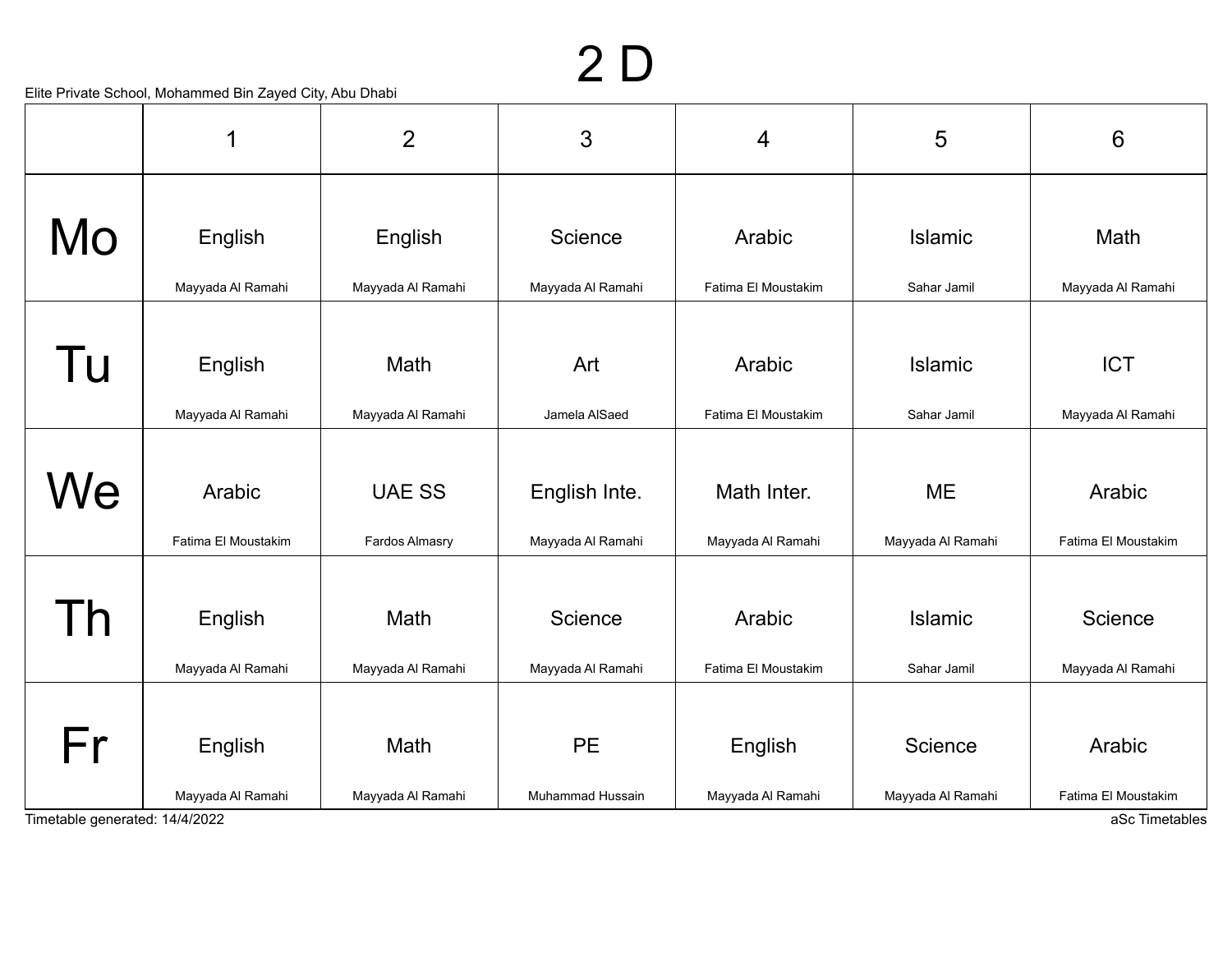#### 3 A

|                                      | 1                                                         | $\overline{2}$                                            | 3                                       | 4                                  | 5                                                             | 6                                                |
|--------------------------------------|-----------------------------------------------------------|-----------------------------------------------------------|-----------------------------------------|------------------------------------|---------------------------------------------------------------|--------------------------------------------------|
| Mo                                   | Math<br><b>Hadil Alnaif</b>                               | Arabic/ Non Arab<br>Fatima El Moustakim                   | Math<br><b>Hadil Alnaif</b>             | <b>PE</b><br>Safa Essoussi         | Arabic/ Non Arab<br>Fatima El Moustakim                       | English<br><b>Hadil Alnaif</b>                   |
| Tu                                   | Math<br><b>Hadil Alnaif</b>                               | Arabic/ Non Arab<br>Fatima El Moustakim /<br>Farah Ghanem | <b>ICT</b><br><b>Hadil Alnaif</b>       | English<br><b>Hadil Alnaif</b>     | English<br><b>Hadil Alnaif</b>                                | Science<br><b>Hadil Alnaif</b>                   |
| We                                   | English Inte.<br><b>Hadil Alnaif</b>                      | Arabic - Writing<br>Sawsan Ali Mustafa Talafha            | Art<br>Jamela AlSaed                    | Math Inter.<br><b>Hadil Alnaif</b> | Science<br><b>Hadil Alnaif</b>                                | <b>ME</b><br><b>Hadil Alnaif</b>                 |
| l h                                  | <b>Islamic/ Non Arab</b><br>Sahar Jamil                   | Arabic/ Non Arab<br>Fatima El Moustakim /<br>Farah Ghanem | English<br><b>Hadil Alnaif</b>          | English<br><b>Hadil Alnaif</b>     | <b>UAE SS/Non</b><br>Arab<br>Fardos Almasry / Faiza<br>Shabir | Science<br><b>Hadil Alnaif</b>                   |
| Fr<br>Timetable generated: 14/4/2022 | <b>Islamic/ Non Arab</b><br>Sahar Jamil / Farah<br>Ghanem | Arabic/ Non Arab<br>Fatima El Moustakim /<br>Farah Ghanem | <b>Islamic/ Non Arab</b><br>Sahar Jamil | English<br><b>Hadil Alnaif</b>     | Math<br><b>Hadil Alnaif</b>                                   | Science<br><b>Hadil Alnaif</b><br>aSc Timetables |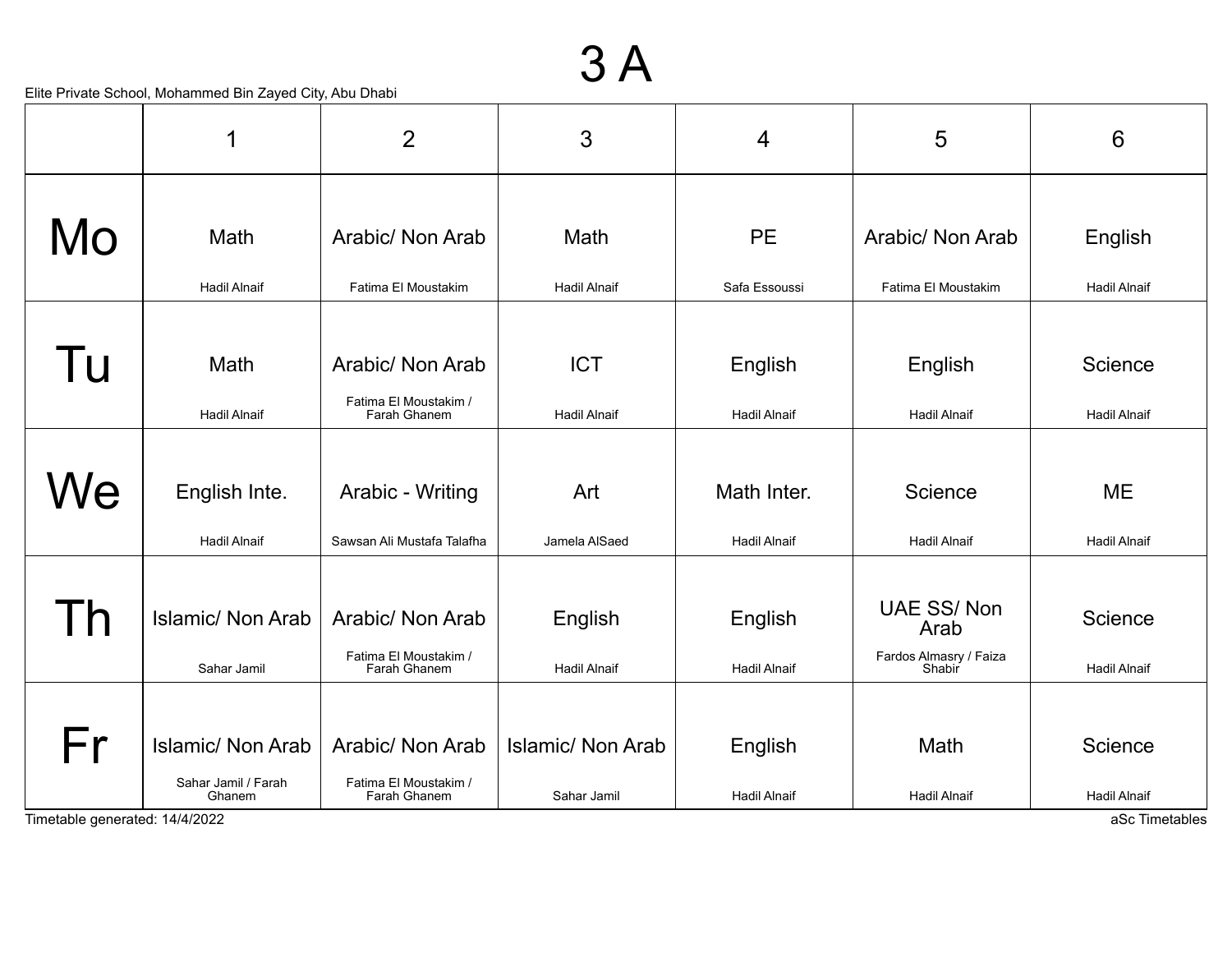|                                | 1                        | $\overline{2}$           | 3                        | 4                          | 5                 | 6                        |
|--------------------------------|--------------------------|--------------------------|--------------------------|----------------------------|-------------------|--------------------------|
|                                |                          |                          |                          |                            |                   |                          |
| Mo                             | English                  | English                  | Math                     | Arabic - Writing           | Arabic            | Science                  |
|                                | <b>Manar Ahmed Hamza</b> | <b>Manar Ahmed Hamza</b> | <b>Manar Ahmed Hamza</b> | Sawsan Ali Mustafa Talafha | <b>Hadil Gabr</b> | <b>Manar Ahmed Hamza</b> |
|                                |                          |                          |                          |                            |                   |                          |
| Tu                             | <b>UAE SS</b>            | English                  | Math                     | Science                    | Art               | <b>ME</b>                |
|                                | Fardos Almasry           | Manar Ahmed Hamza        | <b>Manar Ahmed Hamza</b> | Manar Ahmed Hamza          | Jamela AlSaed     | <b>Manar Ahmed Hamza</b> |
|                                |                          |                          |                          |                            |                   |                          |
| We                             | English Inte.            | Math Inter.              | <b>Islamic</b>           | <b>Islamic</b>             | Arabic            | Science                  |
|                                | Manar Ahmed Hamza        | <b>Manar Ahmed Hamza</b> | Sahar Jamil              | Sahar Jamil                | <b>Hadil Gabr</b> | Manar Ahmed Hamza        |
|                                |                          |                          |                          |                            |                   |                          |
| h                              | Arabic                   | English                  | Math                     | Arabic                     | English           | <b>ICT</b>               |
|                                | <b>Hadil Gabr</b>        | Manar Ahmed Hamza        | Manar Ahmed Hamza        | <b>Hadil Gabr</b>          | Manar Ahmed Hamza | Manar Ahmed Hamza        |
|                                |                          |                          |                          |                            |                   |                          |
| Fr                             | English                  | <b>PE</b>                | Arabic                   | <b>Islamic</b>             | Science           | Math                     |
|                                | Manar Ahmed Hamza        | Safa Essoussi            | Hadil Gabr               | Sahar Jamil                | Manar Ahmed Hamza | Manar Ahmed Hamza        |
| Timetable generated: 14/4/2022 |                          |                          |                          |                            |                   | aSc Timetables           |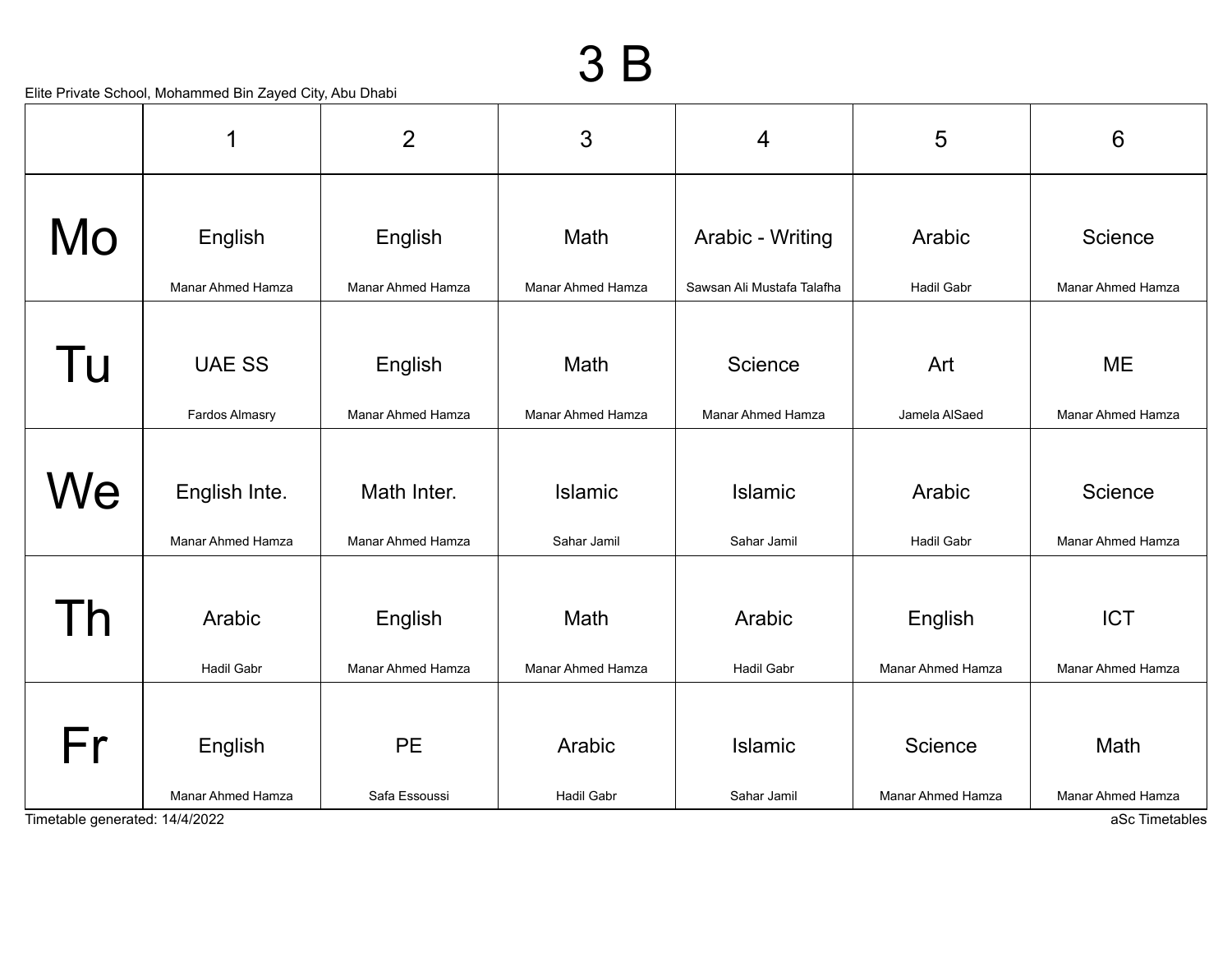|                                | 1            | $\overline{2}$    | 3                          | $\overline{4}$    | 5             | $6\phantom{1}$    |
|--------------------------------|--------------|-------------------|----------------------------|-------------------|---------------|-------------------|
|                                |              |                   |                            |                   |               |                   |
| Mo                             | Math         | English           | Science                    | <b>Islamic</b>    | <b>ME</b>     | Arabic            |
|                                | Marseda Beqo | Marseda Beqo      | Marseda Beqo               | Sahar Jamil       | Marseda Beqo  | Hadil Gabr        |
|                                |              |                   |                            |                   |               |                   |
| Tu                             | English      | Arabic            | Arabic - Writing           | <b>PE</b>         | English       | Science           |
|                                | Marseda Beqo | <b>Hadil Gabr</b> | Sawsan Ali Mustafa Talafha | Safa Essoussi     | Marseda Beqo  | Marseda Beqo      |
|                                |              |                   |                            |                   |               |                   |
| We                             | Math         | English Inte.     | Math Inter.                | Science           | Art           | Arabic            |
|                                | Marseda Beqo | Marseda Beqo      | Marseda Beqo               | Marseda Beqo      | Jamela AlSaed | <b>Hadil Gabr</b> |
|                                |              |                   |                            |                   |               |                   |
| Γh                             | English      | English           | <b>Islamic</b>             | Math              | <b>ICT</b>    | Arabic            |
|                                | Marseda Beqo | Marseda Beqo      | Sahar Jamil                | Marseda Beqo      | Marseda Beqo  | Hadil Gabr        |
|                                |              |                   |                            |                   |               |                   |
| Fr                             | English      | Math              | <b>UAE SS</b>              | Arabic            | Islamic       | Science           |
|                                | Marseda Beqo | Marseda Beqo      | Fardos Almasry             | <b>Hadil Gabr</b> | Sahar Jamil   | Marseda Beqo      |
| Timetable generated: 14/4/2022 |              |                   |                            |                   |               | aSc Timetables    |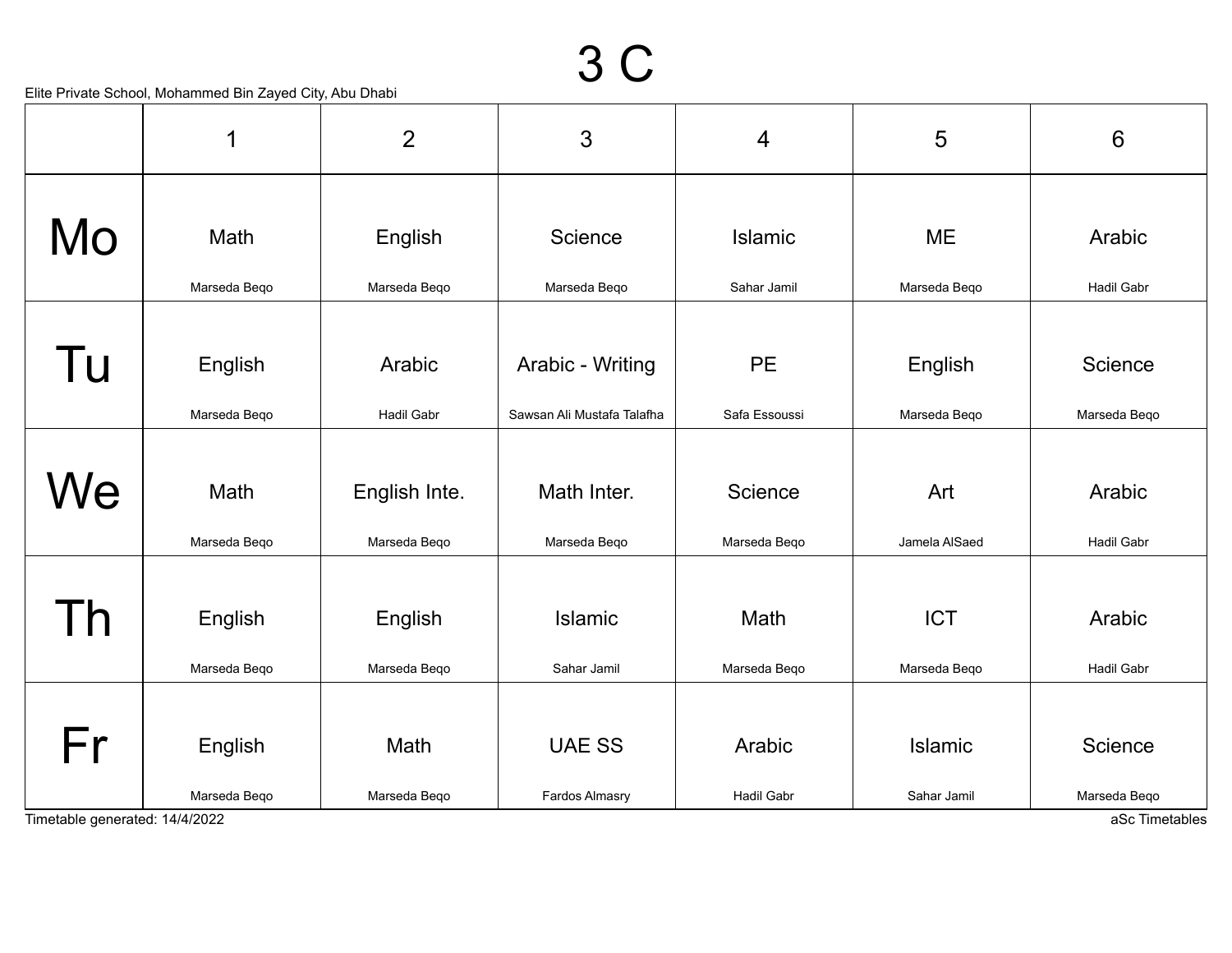#### 4 A

|                                | 1                                | $\overline{2}$ | 3                                               | 4                       | 5              | 6                                               |
|--------------------------------|----------------------------------|----------------|-------------------------------------------------|-------------------------|----------------|-------------------------------------------------|
|                                |                                  |                |                                                 |                         |                |                                                 |
| Mo                             | <b>Islamic/ Non Arab</b>         | Math           | English                                         | <b>PE</b>               | Science        | Arabic/ Non Arab                                |
|                                | Hadil Gabr / Farah Ghanem        | Shabana Kausar | Shabana Kausar                                  | <b>Muhammad Hussain</b> | Shabana Kausar | Mohamed Ahmed Ali Sobhi<br>Ahmed / Farah Ghanem |
|                                |                                  |                |                                                 |                         |                |                                                 |
| Tu                             | Math                             | Science        | Arabic-Maqroa                                   | English                 | Math           | Arabic/ Non Arab                                |
|                                | Shabana Kausar                   | Shabana Kausar | Mohamed Ahmed Ali Sobhi<br>Ahmed                | Shabana Kausar          | Shabana Kausar | Mohamed Ahmed Ali Sobhi<br>Ahmed / Farah Ghanem |
|                                |                                  |                |                                                 |                         |                |                                                 |
| We                             | Arabic/ Non Arab                 | English        | <b>Islamic/ Non Arab</b>                        | English Inte.           | Math Inter.    | Science                                         |
|                                | Mohamed Ahmed Ali Sobhi<br>Ahmed | Shabana Kausar | <b>Hadil Gabr</b>                               | Shabana Kausar          | Shabana Kausar | Shabana Kausar                                  |
|                                |                                  |                |                                                 |                         |                |                                                 |
| <u>n</u>                       | English                          | English        | Arabic/ Non Arab                                | Math                    | <b>ICT</b>     | Art                                             |
|                                | Shabana Kausar                   | Shabana Kausar | Mohamed Ahmed Ali Sobhi<br>Ahmed / Farah Ghanem | Shabana Kausar          | Ameena         | Jamela AlSaed                                   |
|                                |                                  |                |                                                 |                         |                |                                                 |
| Fr                             | <b>Islamic/ Non Arab</b>         | Math           | English                                         | Science                 | <b>ME</b>      | <b>UAE SS/Non</b><br>Arab                       |
|                                | Hadil Gabr                       | Shabana Kausar | Shabana Kausar                                  | Shabana Kausar          | Faiza Shabir   | Fardos Almasry / Faiza<br>Shabir                |
| Timetable generated: 14/4/2022 |                                  |                |                                                 |                         |                | aSc Timetables                                  |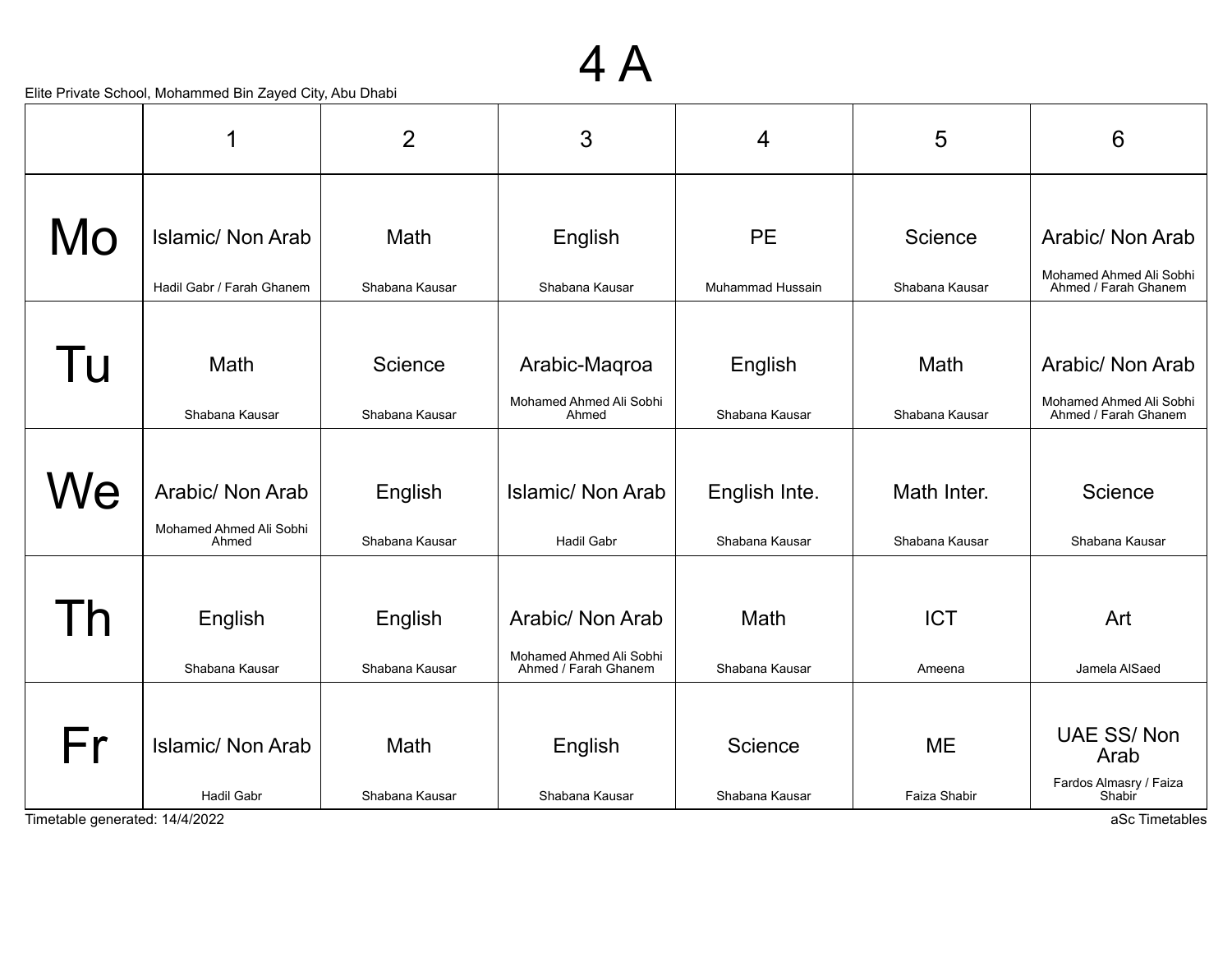|                                | 1                                 | $\overline{2}$                   | 3                                | 4                 | 5                 | $6\phantom{1}6$                     |
|--------------------------------|-----------------------------------|----------------------------------|----------------------------------|-------------------|-------------------|-------------------------------------|
| Mo                             | Math                              | Arabic-Maqroa                    | <b>Islamic</b>                   | Science           | English           | English                             |
|                                | Lucy Salman Azzam                 | Mohamed Ahmed Ali Sobhi<br>Ahmed | <b>Hadil Gabr</b>                | Lucy Salman Azzam | Lucy Salman Azzam | Lucy Salman Azzam                   |
|                                |                                   |                                  |                                  |                   |                   |                                     |
| Tu                             | Arabic<br>Mohamed Ahmed Ali Sobhi | English                          | <b>Islamic</b>                   | English           | Math              | Art                                 |
|                                | Ahmed                             | Lucy Salman Azzam                | <b>Hadil Gabr</b>                | Lucy Salman Azzam | Lucy Salman Azzam | Jamela AlSaed                       |
| We                             | <b>Islamic</b>                    | Math                             | Arabic                           | Science           | English Inte.     | Math Inter.                         |
|                                | Hadil Gabr                        | Lucy Salman Azzam                | Mohamed Ahmed Ali Sobhi<br>Ahmed | Lucy Salman Azzam | Lucy Salman Azzam | Lucy Salman Azzam                   |
|                                |                                   |                                  |                                  |                   |                   |                                     |
| l h                            | Arabic                            | <b>ME</b>                        | <b>PE</b>                        | English           | Science           | <b>ICT</b>                          |
|                                | Mohamed Ahmed Ali Sobhi<br>Ahmed  | Faiza Shabir                     | Muhammad Hussain                 | Lucy Salman Azzam | Lucy Salman Azzam | Ameena                              |
|                                |                                   |                                  |                                  |                   |                   |                                     |
| Fr                             | English                           | Arabic                           | Math                             | Science           | <b>UAE SS</b>     | Math                                |
| Timetable generated: 14/4/2022 | Lucy Salman Azzam                 | Mohamed Ahmed Ali Sobhi<br>Ahmed | Lucy Salman Azzam                | Lucy Salman Azzam | Fardos Almasry    | Lucy Salman Azzam<br>aSc Timetables |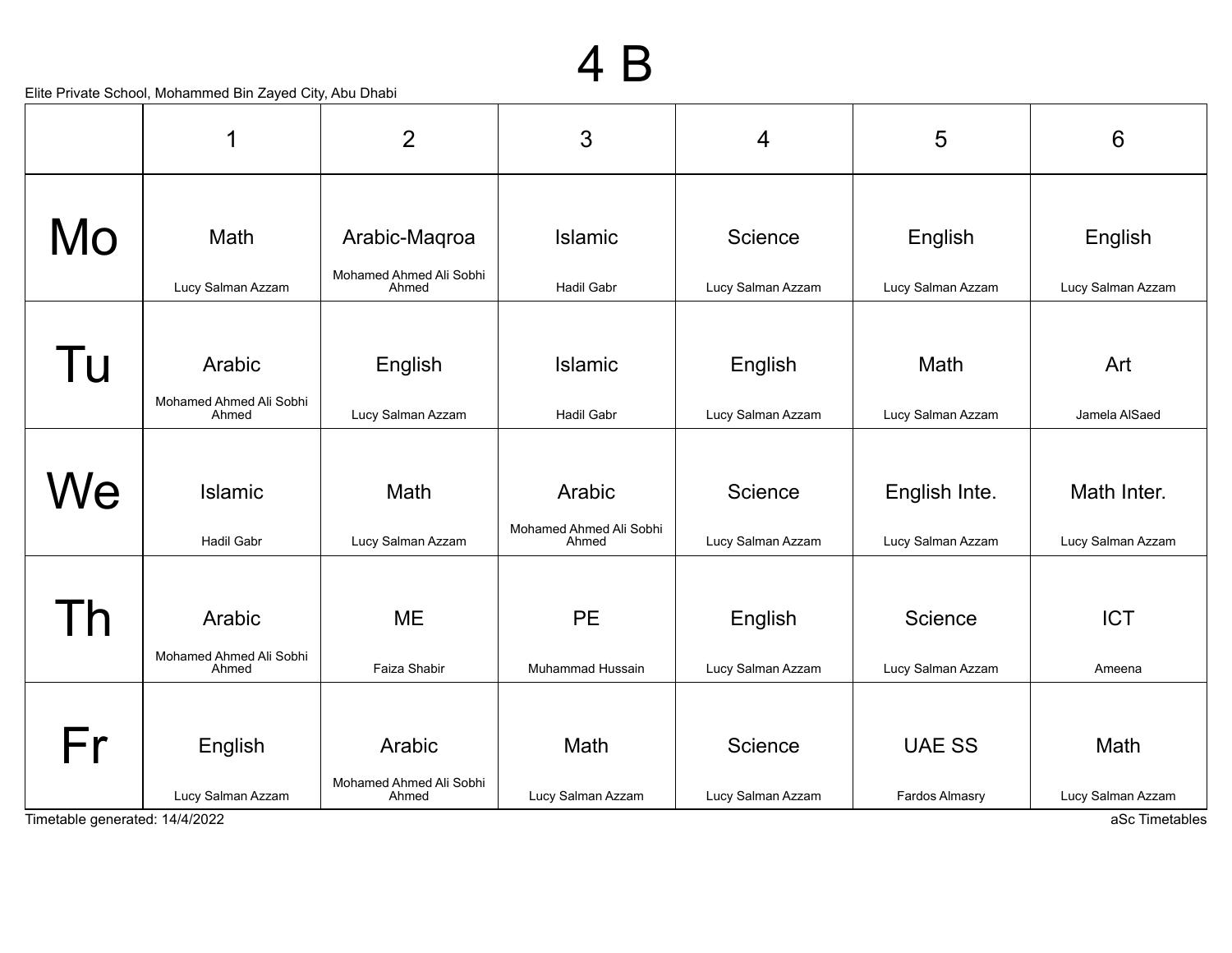|                                                  | 1                      | $\overline{2}$                   | 3                                | 4                                | 5                                | $6\phantom{1}6$        |  |
|--------------------------------------------------|------------------------|----------------------------------|----------------------------------|----------------------------------|----------------------------------|------------------------|--|
|                                                  |                        |                                  |                                  |                                  |                                  |                        |  |
| Mo                                               | English                | Math                             | Arabic-Maqroa                    | <b>ICT</b>                       | Arabic                           | <b>UAE SS</b>          |  |
|                                                  | Amani Abdullatif Hamam | Amani Abdullatif Hamam           | Mohamed Ahmed Ali Sobhi<br>Ahmed | Ameena                           | Mohamed Ahmed Ali Sobhi<br>Ahmed | Fardos Almasry         |  |
|                                                  |                        |                                  |                                  |                                  |                                  |                        |  |
| Tu                                               | English                | Math                             | Science                          | Math                             | Islamic                          | <b>PE</b>              |  |
|                                                  | Amani Abdullatif Hamam | Amani Abdullatif Hamam           | Amani Abdullatif Hamam           | Amani Abdullatif Hamam           | <b>Hadil Gabr</b>                | Muhammad Hussain       |  |
|                                                  |                        |                                  |                                  |                                  |                                  |                        |  |
| We                                               | Science                | Arabic                           | Math Inter.                      | English Inte.                    | <b>ME</b>                        | Art                    |  |
|                                                  | Amani Abdullatif Hamam | Mohamed Ahmed Ali Sobhi<br>Ahmed | Amani Abdullatif Hamam           | Amani Abdullatif Hamam           | Faiza Shabir                     | Jamela AlSaed          |  |
|                                                  |                        |                                  |                                  |                                  |                                  |                        |  |
| Th                                               | English                | Math                             | <b>Islamic</b>                   | Arabic                           | English                          | Science                |  |
|                                                  | Amani Abdullatif Hamam | Amani Abdullatif Hamam           | <b>Hadil Gabr</b>                | Mohamed Ahmed Ali Sobhi<br>Ahmed | Amani Abdullatif Hamam           | Amani Abdullatif Hamam |  |
|                                                  |                        |                                  |                                  |                                  |                                  |                        |  |
| Fr                                               | English                | English                          | Arabic                           | Science                          | Math                             | Islamic                |  |
|                                                  | Amani Abdullatif Hamam | Amani Abdullatif Hamam           | Mohamed Ahmed Ali Sobhi<br>Ahmed | Amani Abdullatif Hamam           | Amani Abdullatif Hamam           | <b>Hadil Gabr</b>      |  |
| aSc Timetables<br>Timetable generated: 14/4/2022 |                        |                                  |                                  |                                  |                                  |                        |  |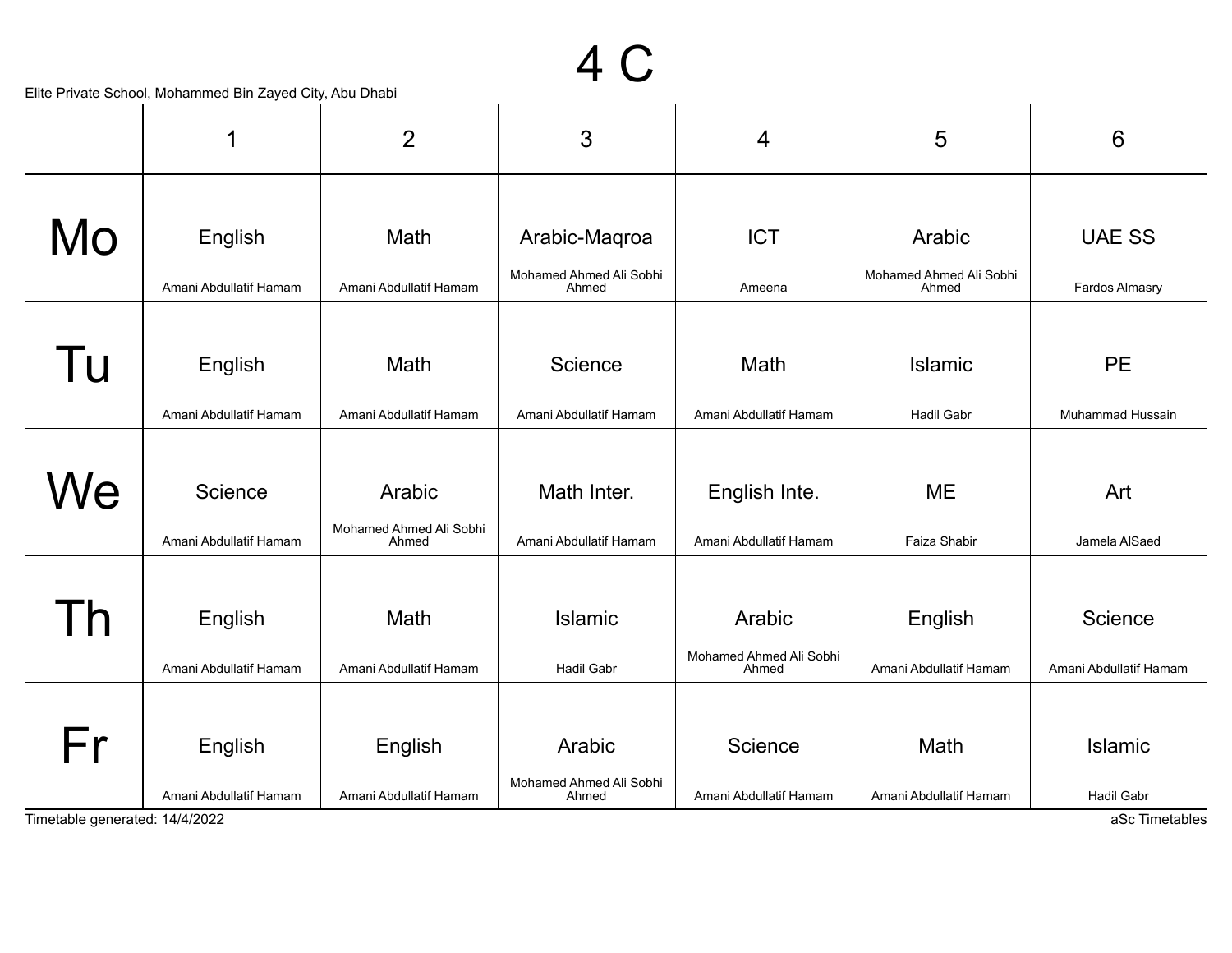#### 5 BA

|                                | 1                                | $\overline{2}$                                | 3                                                             | 4                                              | 5                                                                   | 6                                                                   |
|--------------------------------|----------------------------------|-----------------------------------------------|---------------------------------------------------------------|------------------------------------------------|---------------------------------------------------------------------|---------------------------------------------------------------------|
| Mo                             | Arabic/ Non Arab                 | Math                                          | <b>MAP Skills</b>                                             | English                                        | <b>PE</b>                                                           | <b>ICT</b>                                                          |
|                                | Mohamed Ahmed Ali Sobhi<br>Ahmed | Amina Nazir                                   | Amina Nazir                                                   | <b>Chalotte Treasure</b>                       | Muhammad Hussain                                                    | Ameena                                                              |
| Tu                             | <b>ICT</b>                       | English                                       | Math                                                          | Science                                        | Arabic/ Non Arab<br>Mohamed Ahmed Ali Sobhi                         | <b>Islamic/ Non Arab</b>                                            |
|                                | Ameena                           | <b>Chalotte Treasure</b>                      | Amina Nazir                                                   | Sawsan Najajreh                                | Ahmed / Farah Ghanem                                                | <b>Hadil Gabr</b>                                                   |
| We                             | Math<br>Amina Nazir              | <b>MAP Skills</b><br><b>Chalotte Treasure</b> | English<br><b>Chalotte Treasure</b>                           | Islamic/ Non Arab<br>Hadil Gabr / Farah Ghanem | Arabic/ Non Arab<br>Mohamed Ahmed Ali Sobhi<br>Ahmed / Farah Ghanem | Science<br>Sawsan Najajreh                                          |
| l h                            | Art<br>Jamela AlSaed             | Science<br>Sawsan Najajreh                    | <b>UAE SS/Non</b><br>Arab<br>Fardos Almasry / Faiza<br>Shabir | <b>ME</b><br>Faiza Shabir                      | Math<br>Amina Nazir                                                 | Arabic/ Non Arab<br>Mohamed Ahmed Ali Sobhi<br>Ahmed / Farah Ghanem |
| Fr                             | <b>Library Session</b>           | <b>Islamic/ Non Arab</b>                      | English                                                       | Science                                        | Math                                                                | English                                                             |
| Timetable generated: 14/4/2022 | Faiza Shabir                     | <b>Hadil Gabr</b>                             | <b>Chalotte Treasure</b>                                      | Sawsan Najajreh                                | Amina Nazir                                                         | <b>Chalotte Treasure</b><br>aSc Timetables                          |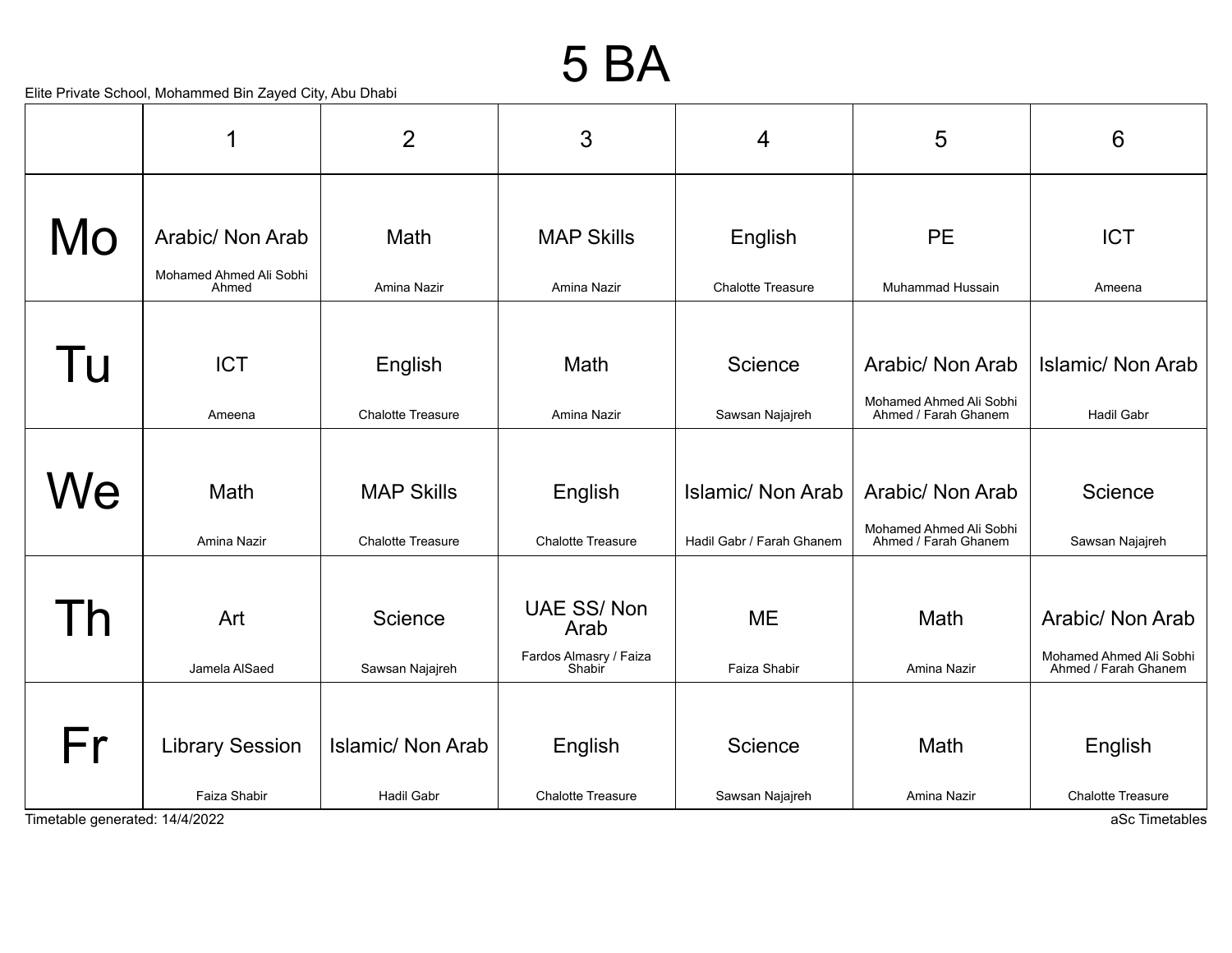#### 5 BB

|    | 1                 | $\overline{2}$                   | 3                        | 4                                | 5                      | $6\phantom{1}$                   |
|----|-------------------|----------------------------------|--------------------------|----------------------------------|------------------------|----------------------------------|
| Mo | Science           | Islamic                          | <b>UAE SS</b>            | Math                             | <b>Library Session</b> | English                          |
|    | Sawsan Najajreh   | <b>Hadil Gabr</b>                | <b>Fardos Almasry</b>    | Amina Nazir                      | Faiza Shabir           | <b>Chalotte Treasure</b>         |
|    |                   |                                  |                          |                                  |                        |                                  |
| Tu | Islamic           | <b>ICT</b>                       | English                  | Arabic                           | Science                | <b>ME</b>                        |
|    | Hadil Gabr        | Ameena                           | <b>Chalotte Treasure</b> | Mohamed Ahmed Ali Sobhi<br>Ahmed | Sawsan Najajreh        | Faiza Shabir                     |
|    |                   |                                  |                          |                                  |                        |                                  |
| We | English           | Art                              | Math                     | Arabic                           | Science                | <b>PE</b>                        |
|    | Chalotte Treasure | Jamela AlSaed                    | Amina Nazir              | Mohamed Ahmed Ali Sobhi<br>Ahmed | Sawsan Najajreh        | Muhammad Hussain                 |
|    |                   |                                  |                          |                                  |                        |                                  |
| h  | Math              | Arabic                           | <b>MAP Skills</b>        | English                          | Islamic                | <b>MAP Skills</b>                |
|    | Amina Nazir       | Mohamed Ahmed Ali Sobhi<br>Ahmed | Amina Nazir              | <b>Chalotte Treasure</b>         | Hadil Gabr             | <b>Chalotte Treasure</b>         |
|    |                   |                                  |                          |                                  |                        |                                  |
| Fr | Math              | Science                          | Math                     | English                          | <b>ICT</b>             | Arabic                           |
|    | Amina Nazir       | Sawsan Najajreh                  | Amina Nazir              | <b>Chalotte Treasure</b>         | Ameena                 | Mohamed Ahmed Ali Sobhi<br>Ahmed |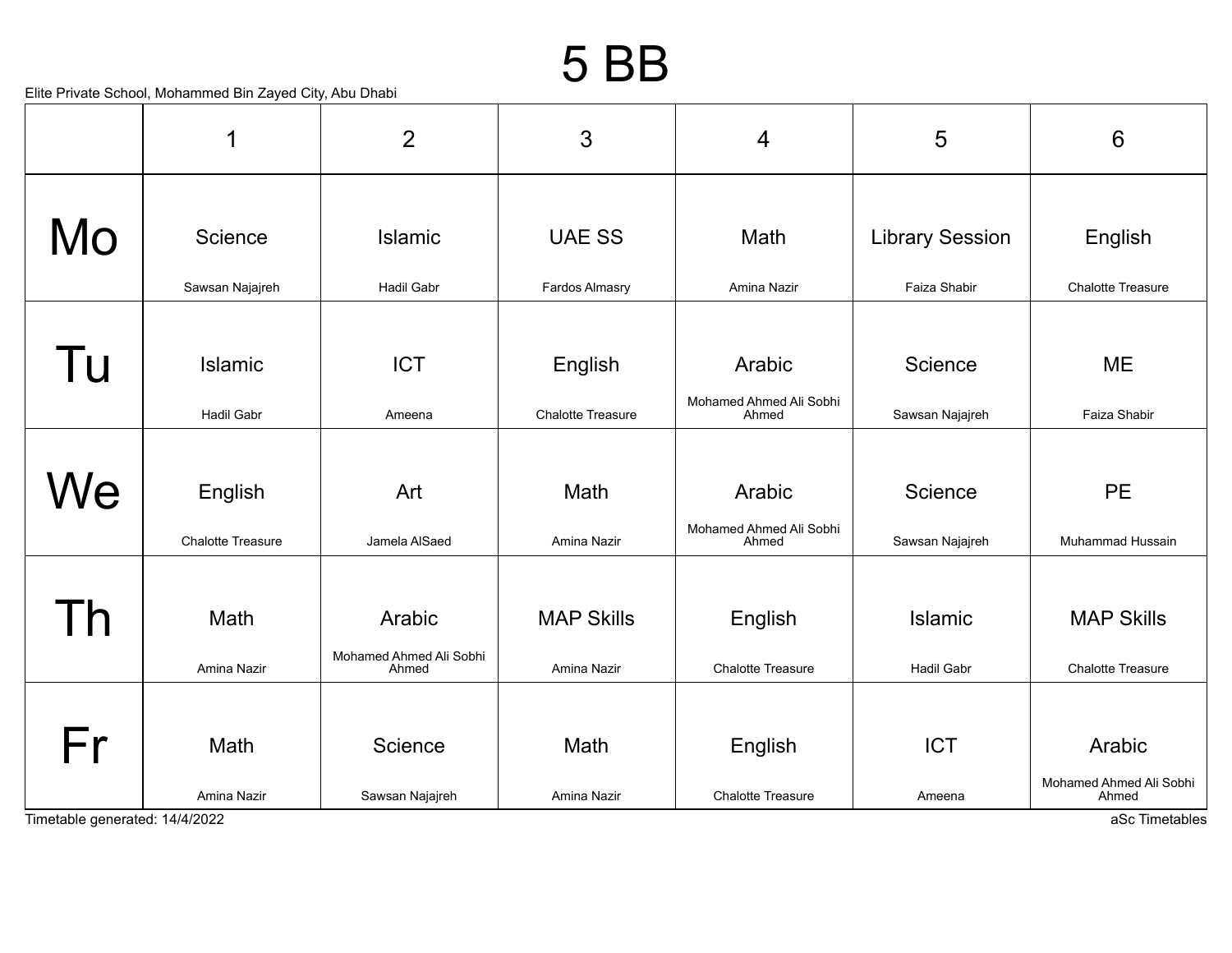#### 5 GA

|                                      | 1                                       | $\overline{2}$                                            | 3                                                         | 4                                                         | 5                                   | 6                                                     |
|--------------------------------------|-----------------------------------------|-----------------------------------------------------------|-----------------------------------------------------------|-----------------------------------------------------------|-------------------------------------|-------------------------------------------------------|
| Mo                                   | English                                 | Art                                                       | <b>Library Session</b>                                    | Science                                                   | Math                                | <b>ME</b>                                             |
|                                      | <b>Chalotte Treasure</b>                | Jamela AlSaed                                             | Faiza Shabir                                              | Sawsan Najajreh                                           | Amina Nazir                         | Faiza Shabir                                          |
| Tu                                   | Math                                    | Science                                                   | <b>UAE SS/Non</b><br>Arab                                 | <b>MAP Skills</b>                                         | English                             | English                                               |
|                                      | Amina Nazir                             | Sawsan Najajreh                                           | Fardos Almasry / Faiza<br>Shabir                          | Amina Nazir                                               | <b>Chalotte Treasure</b>            | <b>Chalotte Treasure</b>                              |
| We                                   | <b>ICT</b><br>Ameena                    | Arabic/ Non Arab<br>Fatima El Moustakim /<br>Farah Ghanem | <b>Islamic/ Non Arab</b><br>Fardos Almasry                | Math<br>Amina Nazir                                       | <b>ICT</b><br>Ameena                | Islamic/ Non Arab<br>Fardos Almasry / Farah<br>Ghanem |
| $\overline{D}$                       | Arabic/ Non Arab<br>Fatima El Moustakim | <b>MAP Skills</b><br><b>Chalotte Treasure</b>             | Science<br>Sawsan Najajreh                                | <b>Islamic/ Non Arab</b><br>Fardos Almasry                | English<br><b>Chalotte Treasure</b> | Math<br>Amina Nazir                                   |
| Fr<br>Timetable generated: 14/4/2022 | English<br><b>Chalotte Treasure</b>     | Math<br>Amina Nazir                                       | Arabic/ Non Arab<br>Fatima El Moustakim /<br>Farah Ghanem | Arabic/ Non Arab<br>Fatima El Moustakim /<br>Farah Ghanem | Science<br>Sawsan Najajreh          | <b>PE</b><br>Safa Essoussi<br>aSc Timetables          |